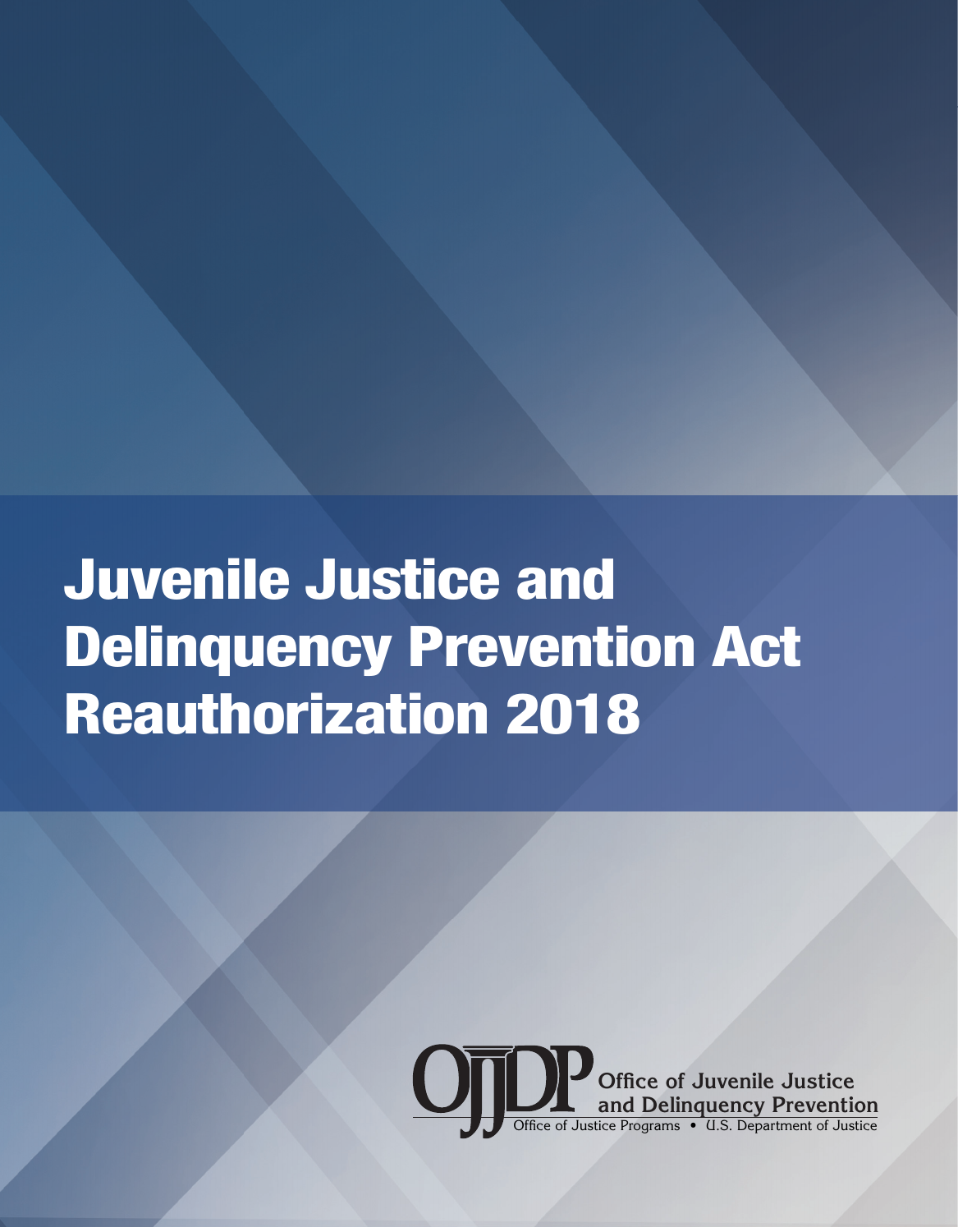# **JUVENILE JUSTICE AND DELINQUENCY PREVENTION ACT OF 1974**

[Public Law 93–415; 88 Stat. 1109]

[As Amended Through P.L. 115–385, Enacted December 21, 2018]

øCurrency: This publication is a compilation of the text of Public Law 93-415. It was last amended by the public law listed in the As Amended Through note above and below at the bottom of each page of the pdf version and reflects current law through the date of the enactment of the public law listed at https:// <www.govinfo.gov/app/collection/comps>/]

Note: While this publication does not represent an official version of any Federal statute, substantial efforts have been made to ensure the accuracy of its contents. The official version of Federal law is found in the United States Statutes at Large and in the United States Code. The legal effect to be given to the Statutes at Large and the United States Code is established by statute  $(1 \text{ U.S.C. } 112, 204)$ .

AN ACT To provide a comprehensive, coordinated approach to the problems of juvenile delinquency, and for other purposes.

*Be it enacted by the Senate and House of Representatives of the United States of America in Congress assembled,* That this Act may be cited as the ''Juvenile Justice and Delinquency Prevention Act of 1974''.

34 U.S.C. 10101 note]

## TITLE I—FINDINGS AND DECLARATION OF PURPOSE

## FINDINGS

SEC. 101. 34 U.S.C. 11101] (a) The Congress finds the following:

(1) Although the juvenile violent crime arrest rate in 1999 was the lowest in the decade, there remains a consensus that the number of crimes and the rate of offending by juveniles nationwide is still too high.

(2) According to the Office of Juvenile Justice and Delinquency Prevention, allowing 1 youth to leave school for a life of crime and of drug abuse costs society \$1,700,000 to \$2,300,000 annually.

(3) One in every 6 individuals (16.2 percent) arrested for committing violent crime in 1999 was less than 18 years of age. In 1999, juveniles accounted for 9 percent of murder arrests, 17 percent of forcible rape arrests, 25 percent of robbery arrest, 14 percent of aggravated assault arrests, and 24 per- cent of weapons arrests.

(4) More than  $\frac{1}{2}$  of juvenile murder victims are killed with firearms. Of the nearly 1,800 murder victims less than 18 years of age, 17 percent of the victims less than 13 years of age **1**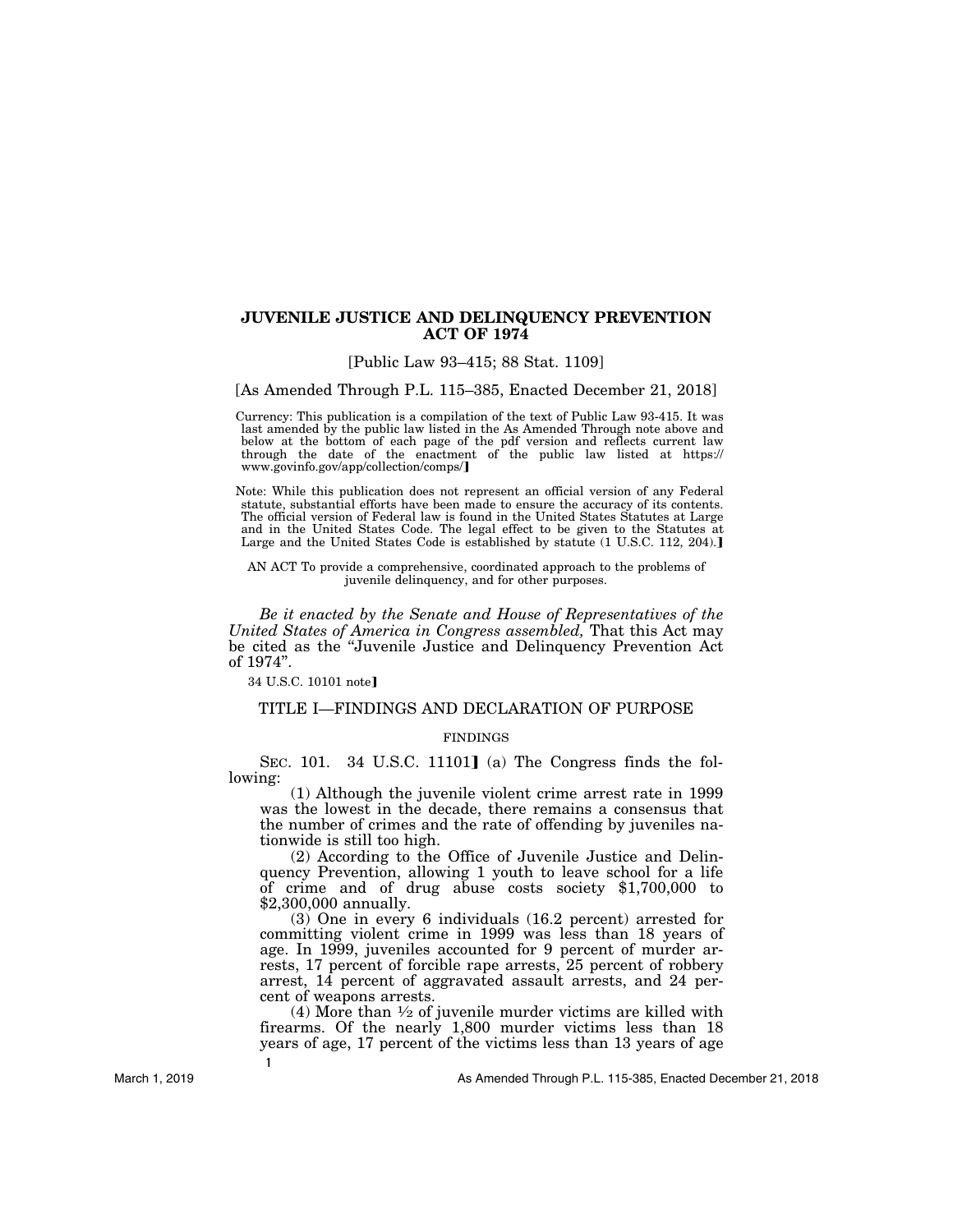were murdered with a firearm, and 81 percent of the victims 13 years of age or older were killed with a firearm.

(5) Juveniles accounted for 13 percent of all drug abuse violation arrests in 1999. Between 1990 and 1999, juvenile ar- rests for drug abuse violations rose 132 percent.

(6) Over the last 3 decades, youth gang problems have in-<br>creased nationwide. In the 1970's, 19 States reported youth<br>gang problems. By the late 1990's, all 50 States and the District of Columbia reported gang problems. For the same period, the number of cities reporting youth gang problems grew 843 percent, and the number of counties reporting gang problems increased more than 1,000 percent.

(7) According to a national crime survey of individuals 12 years of age or older during 1999, those 12 to 19 years old are victims of violent crime at higher rates than individuals in all other age groups. Only 30.8 percent of these violent victimiza- tions were reported by youth to police in 1999.

 $(8)$  One-fifth of juveniles  $16$  years of age who had been arrested were first arrested before attaining 12 years of age. Juveniles who are known to the juvenile justice system before attaining 13 years of age are respon share of serious crimes and violence.<br>(9) The increase in the arrest rates for girls and young ju-

(9) The increase increase increase increase increase increase increase increased the composition of violent offend-<br>ers entering the juvenile justice system.

(10) These problems should be addressed through a 2-track common sense approach that addresses the needs of individual juveniles and society at large by promoting—

(A) quality prevention programs that—

(i) work with juveniles, their families, local public agencies, and community-based organizations, and take into consideration such factors as whether or not juveniles have been the victims of family violence (including child abuse and neglect); and

(ii) are designed to reduce risks and develop competencies in at-risk juveniles that will prevent, and reduce the rate of, violent delinquent behavior; and

(B) programs that assist in holding juveniles accountable for their actions and in developing the competencies necessary to become responsible and productive members of their communities, including a system of graduated sanctions to respond to each delinquent act, requiring juveniles to make restitution, or perform community service, for the damage caused by their delinquent acts, and methods for increasing victim satisfaction with respect to the penalties imposed on juveniles for their acts.

(11) Coordinated juvenile justice and delinquency prevention projects that meet the needs of juveniles through the collaboration of the many local service systems juveniles encounter can help prevent juveniles from becoming delinquent and help delinquent youth return to a productive life.

(b) Congress must act now to reform this program by focusing on juvenile delinquency prevention programs, as well as programs that hold juveniles accountable for their acts and which provide op-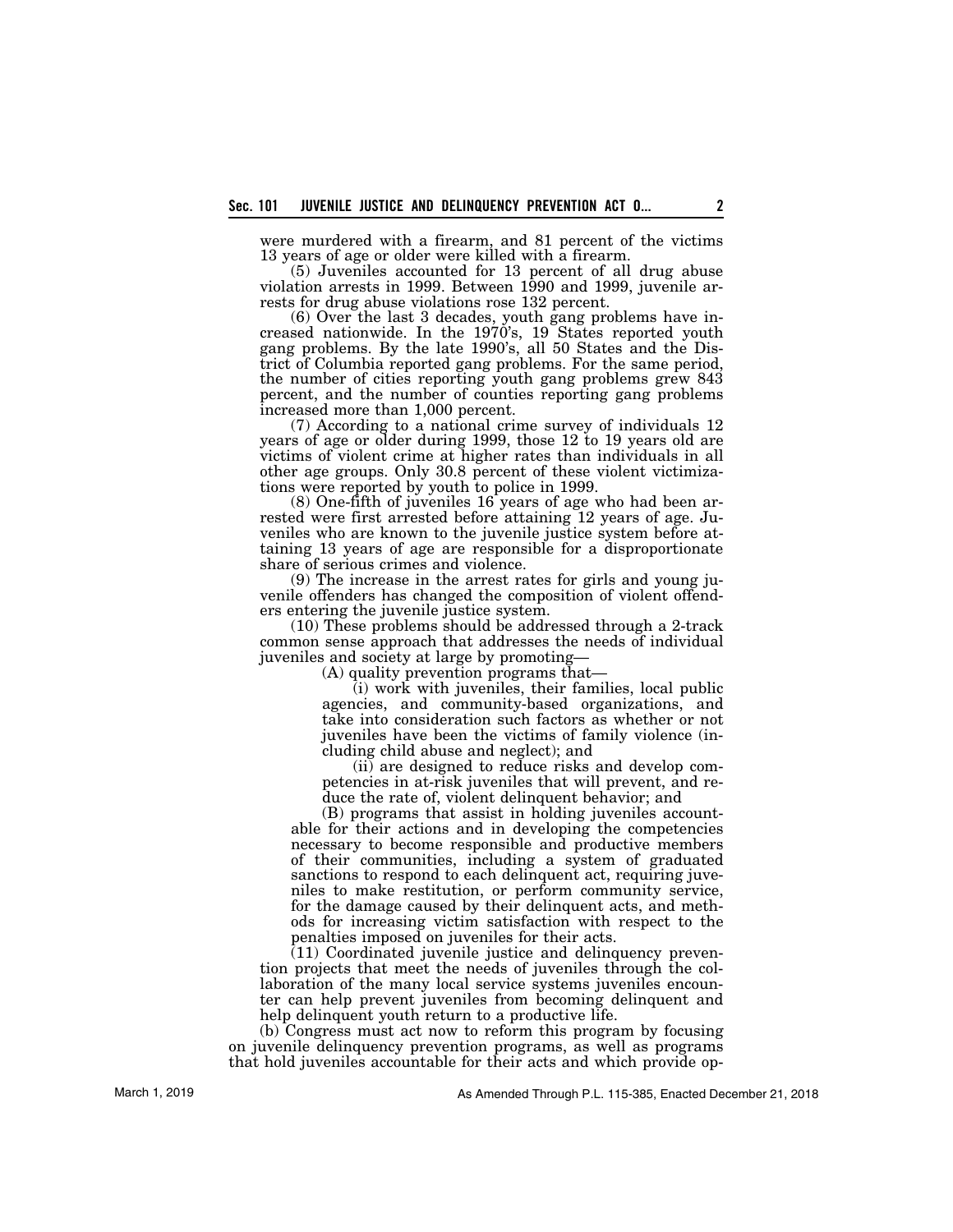portunities for competency development. Without true reform, the juvenile justice system will not be able to overcome the challenges it will face in the coming years when the number of juveniles is expected to increase by 18 percent between 2000 and 2030.

## PURPOSES

SEC. 102. 34 U.S.C. 11102] The purposes of this title and title II are—

(1) to support State, tribal, and local programs that prevent juvenile involvement in delinquent behavior;

(2) to assist State, tribal, and local governments in promoting public safety by encouraging accountability for acts of juvenile delinquency;

(3) to assist State, tribal, and local governments in addressing juvenile crime through the provision of technical assistance, research, training, evaluation, and the dissemination of current and relevant information on effective and evidencebased programs and practices for combating juvenile delinquency; and

(4) to support a continuum of evidence-based or promising programs (including delinquency prevention, intervention, mental health, behavioral health and substance abuse treatment, family services, and services for children exposed to violence) that are trauma informed, reflect the science of adolescent development, and are designed to meet the needs of atrisk youth and youth who come into contact with the justice system.

### DEFINITIONS

SEC. 103. 34 U.S.C. 11103] For purposes of this Act-

(1) the term ''community based'' facility, program, or service means a small, open group home or other suitable place located near the juvenile's home or family and programs of community supervision and service which maintain community and consumer participation in the planning operation, and evaluation of their programs which may include, but are not limited to, medical, educational, vocational, social, and psychological guidance, training, special education, counseling, alcoholism treatment, drug treatment, and other rehabilitative services;

(2) the term ''Federal juvenile delinquency program'' means any juvenile delinquency program which is conducted, directly, or indirectly, or is assisted by any Federal department or agency, including any program funded under this Act;

(3) the term ''juvenile delinquency program'' means any program or activity related to juvenile delinquency prevention, control, diversion, treatment, rehabilitation, planning, education, training, and research, including drug and alcohol abuse programs; the improvement of the juvenile justice system; and any program or activity designed to reduce known risk factors for juvenile delinquent behavior, provides activities that build on protective factors for, and develop competencies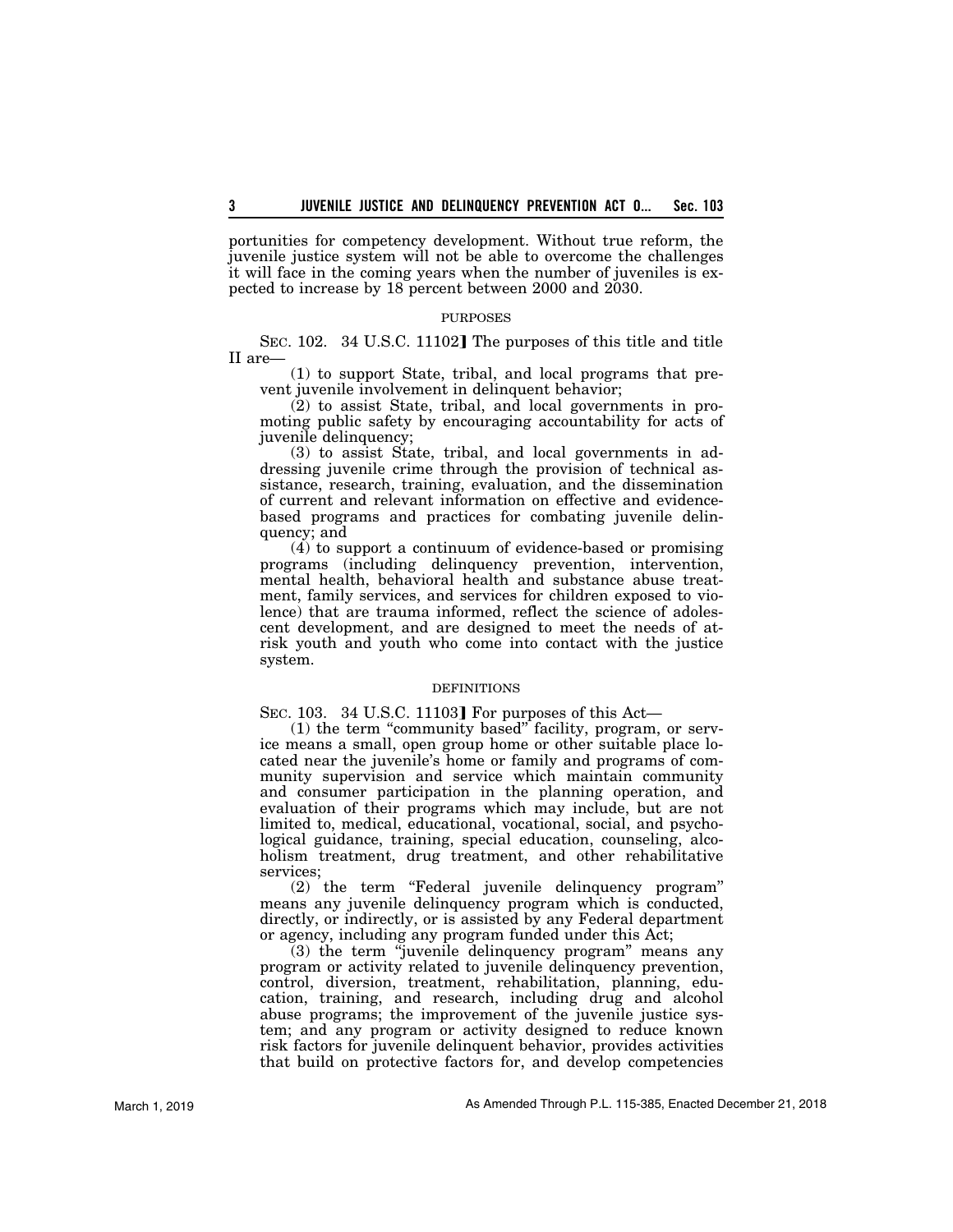in, juveniles to prevent, and reduce the rate of, delinquent ju- venile behavior;

(4)(A) the term ''Bureau of Justice Assistance'' means the bureau established by section 401 of title I of the Omnibus Crime Control and Safe Streets Act of 1968; 1

(B) the term ''Office of Justice Programs'' means the office established by section 101 of title I of the Omnibus Crime Control and Safe Streets Act of 1968; <sup>2</sup>

(C) the term "National Institute of Justice" means the institute established by section  $202(a)$  of title I of the Omnibus Crime Control and Safe Streets Act of 1968; 3 and

(D) the term ''Bureau of Justice Statistics'' means the bu- reau established by section 302(a) of title I of the Omnibus Crime Control and Safe Streets Act of 1968; 4

(5) the term "Administrator" means the agency head designated by section  $201(b)$ ;

(6) the term ''law enforcement and criminal justice'' means any activity pertaining to crime prevention, control, or reduc- tion or the enforcement of the criminal law, including, but not limited to police efforts to prevent, control, or reduce crime or to apprehend criminals, activities of courts having criminal jurisdiction and related agencies (including prosecutorial and de-<br>fender services), activities of corrections, probation, or parole authorities, and programs relating to the prevention, control, or reduction of juvenile delinquency or narcotic addiction;

(7) the term ''State'' means any State of the United States, the District of Columbia, the Commonwealth of Puerto Rico, the Virgin Islands, Guam, American Samoa, and the Commonwealth of the Northern Mariana Islands;

(8) the term "unit of local government" means-

(A) any city, county, township, town, borough, parish, village, or other general purpose political subdivision of a State;

(B) any law enforcement district or judicial enforcement district that—

(i) is established under applicable State law; and

(ii) has the authority to, in a manner independent of other State entities, establish a budget and raise revenues; or

(C) for the purposes of assistance eligibility, any agency of the government of the District of Columbia or the Federal Government that performs law enforcement functions in and for—

(i) the District of Columbia; or

(ii) any Trust Territory of the United States;

(9) the term ''combination'' as applied to States or units of local government means any grouping or joining together of such States or units for the purpose of preparing, developing, or implementing a juvenile justice and delinquency prevention plan;

<sup>1 (42</sup> U.S.C. 3741). 2 (42 U.S.C. 3711). 3 (42 U.S.C. 3721). 4 (42 U.S.C. 3732).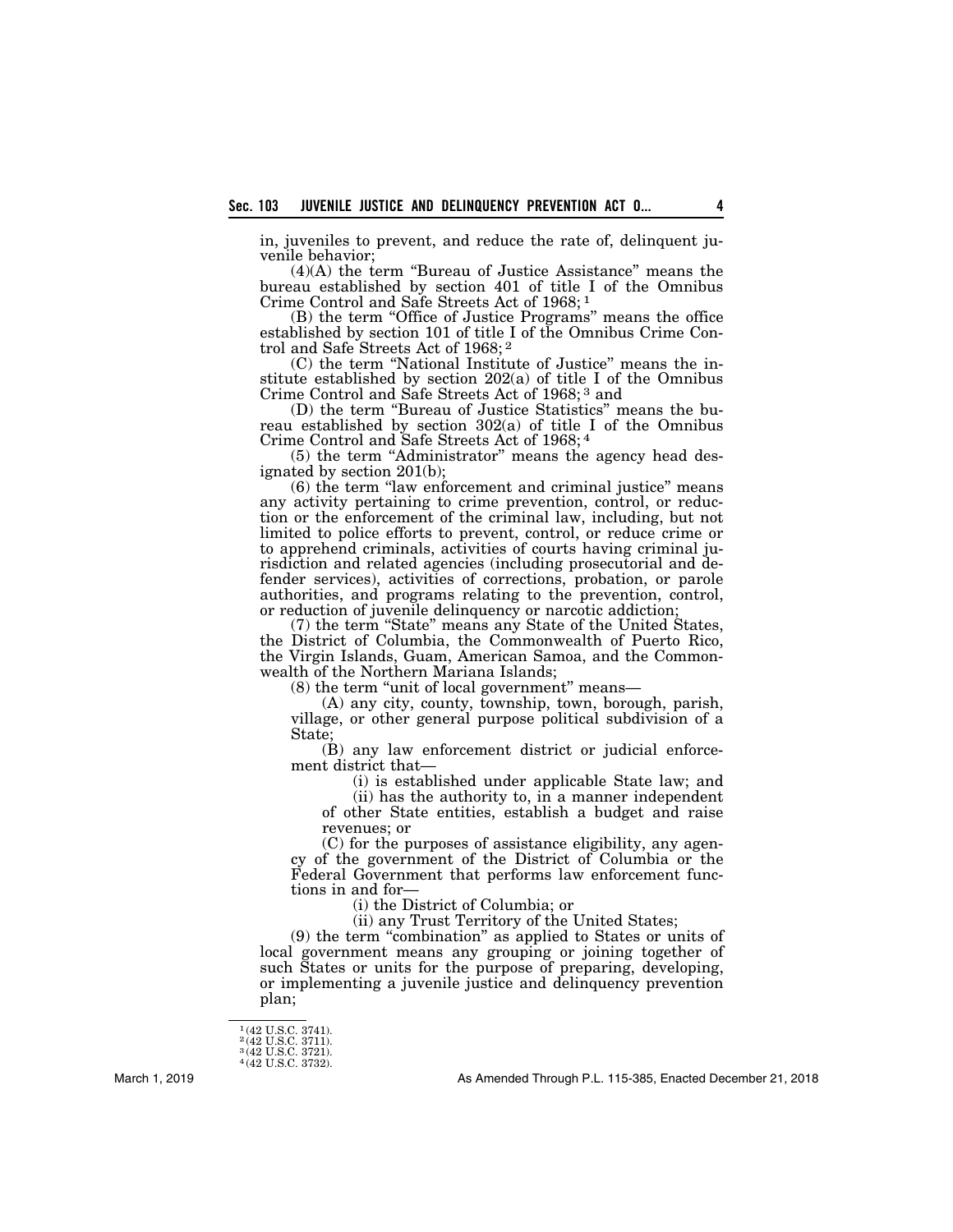(10) the term ''construction'' means acquisition, expansion, remodeling, and alteration of existing buildings, and initial equipment of any such buildings, or any combination of such activities (including architects' fees but not the cost of acquisi- tion of land for buildings);

(11) the term ''public agency'' means any State, unit of local government, combination of such States or units, or any department, agency, or instrumentality of any of the foregoing;

(12) the term ''secure detention facility'' means any public or private residential facility which—<br>(A) includes construction fixtures designed to phys-

ically restrict the movements and activities of juveniles or other individuals held in lawful custody in such facility; and<br>(B) is used for the temporary placement of any juve-

mile who is accused of having committed an offense or of any other individual accused of having committed a crimi- nal offense;

 $(13)$  the term "secure correctional facility" means any pub-<br>lic or private residential facility which—

(A) includes construction fixtures designed to phys- ically restrict the movements and activities of juveniles or other individuals held in lawful custody in such facility; and

(B) is used for the placement, after adjudication and disposition, of any juvenile who has been adjudicated as having committed an offense or any other individual convicted of a criminal offense;

(14) the term ''serious crime'' means criminal homicide, forcible rape or other sex offenses punishable as a felony, may- hem, kidnapping, aggravated assault, drug trafficking, robbery, larceny or theft punishable as a felony, motor vehicle theft, burglary or breaking and entering, extortion accompanied by threats of violence, and arson punishable as a felony;

 $(15)$  the term "treatment" includes but is not limited to medical, educational, special education, social, psychological, and vocational services, corrective and preventive guidance and training, and other rehabilitative services designed to protect the public, including services designed to benefit addicts and other users by eliminating their dependence on alcohol or other addictive or nonaddictive drugs or by controlling their dependence and susceptibility to addiction or use;

(16) the term "valid court order" means a court order given by a juvenile court judge to a juvenile—

(A) who was brought before the court and made subject to such order; and

(B) who received, before the issuance of such order, the full due process rights guaranteed to such juvenile by the Constitution of the United States;

(17) the term ''Council'' means the Coordinating Council on Juvenile Justice and Delinquency Prevention established in section  $206(a)(1)$ :

(18) for purposes of title II, the term ''Indian tribe'' means—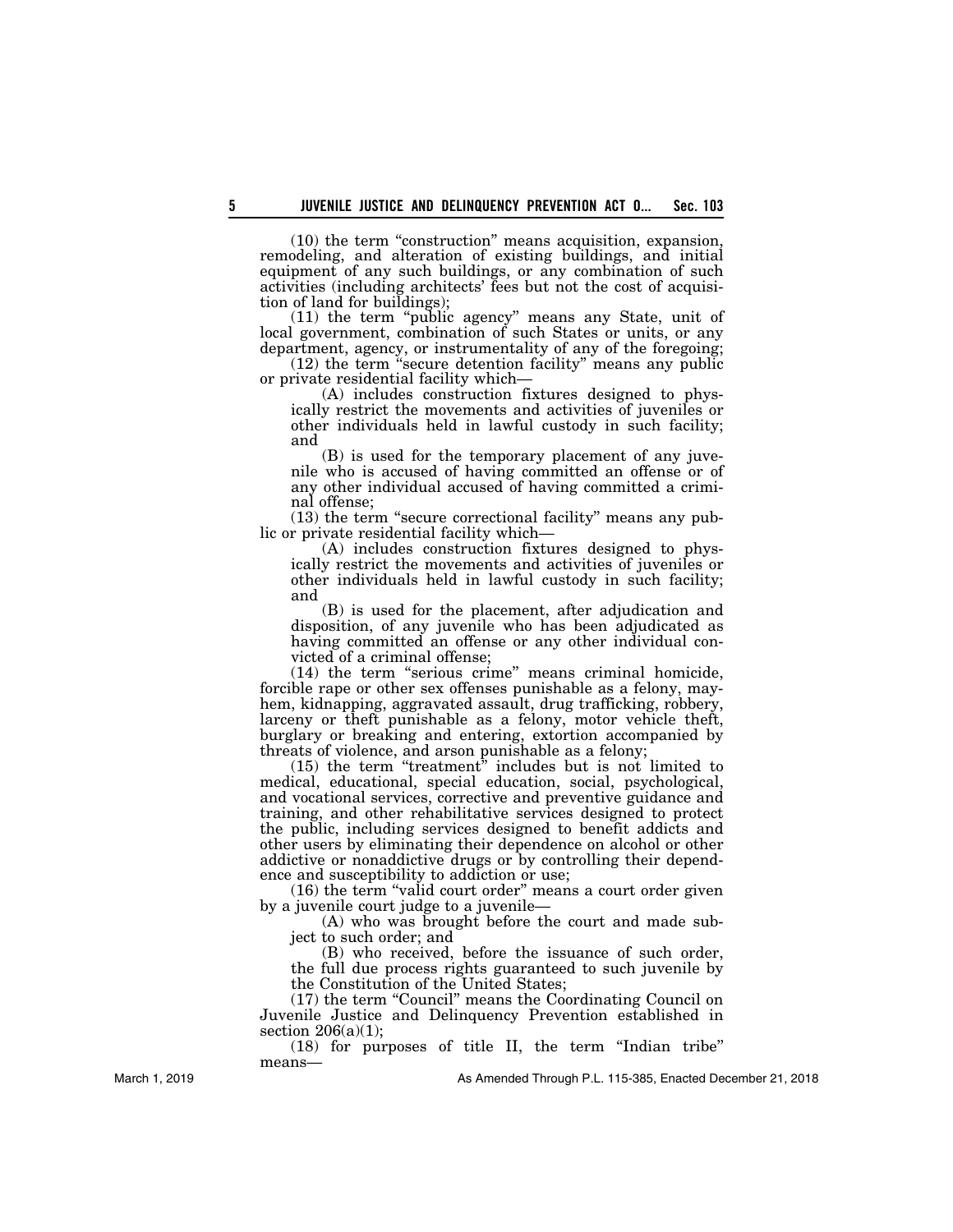(A) a federally recognized Indian tribe; or

(B) an Alaskan Native organization;

that has a law enforcement function, as determined by the Secretary of the Interior in consultation with the Attorney General;

(19) the term ''comprehensive and coordinated system of services'' means a system that—

(A) ensures that services and funding for the prevention and treatment of juvenile delinquency are consistent with policy goals of preserving families and providing appropriate services in the least restrictive environment so as to simultaneously protect juveniles and maintain public safety;

(B) identifies, and intervenes early for the benefit of, young children who are at risk of developing emotional or behavioral problems because of physical or mental stress or abuse, and for the benefit of their families;

(C) increases interagency collaboration and family involvement in the prevention and treatment of juvenile delinquency; and

(D) encourages private and public partnerships in the delivery of services for the prevention and treatment of juvenile delinquency;

(20) the term ''gender-specific services'' means services designed to address needs unique to the gender of the individual to whom such services are provided;

(21) the term ''home-based alternative services'' means services provided to a juvenile in the home of the juvenile as an alternative to incarcerating the juvenile, and includes home detention;

(22) the term ''jail or lockup for adults'' means a secure facility that is used by a State, unit of local government, or law enforcement authority to detain or confine adult inmates;

(23) the term ''nonprofit organization'' means an organization described in section  $501(c)(3)$  of the Internal Revenue Code of 1986 that is exempt from taxation under section 501(a) of the Internal Revenue Code of 1986;

(24) the term "graduated sanctions" means an accountability-based, graduated series of sanctions (including incentives, treatment, and services) applicable to juveniles within the juvenile justice system to hold such juveniles accountable for their actions and to protect communities from the effects of juvenile delinquency by providing appropriate sanctions for every act for which a juvenile is adjudicated delinquent, by inducing their law-abiding behavior, and by preventing their subsequent involvement with the juvenile justice system;

(25) the term ''sight or sound contact'' means any physical, clear visual, or verbal contact that is not brief and inadvertent;  $(26)$  the term "adult inmate"-

(A) means an individual who—

(i) has reached the age of full criminal responsi-

bility under applicable State law; and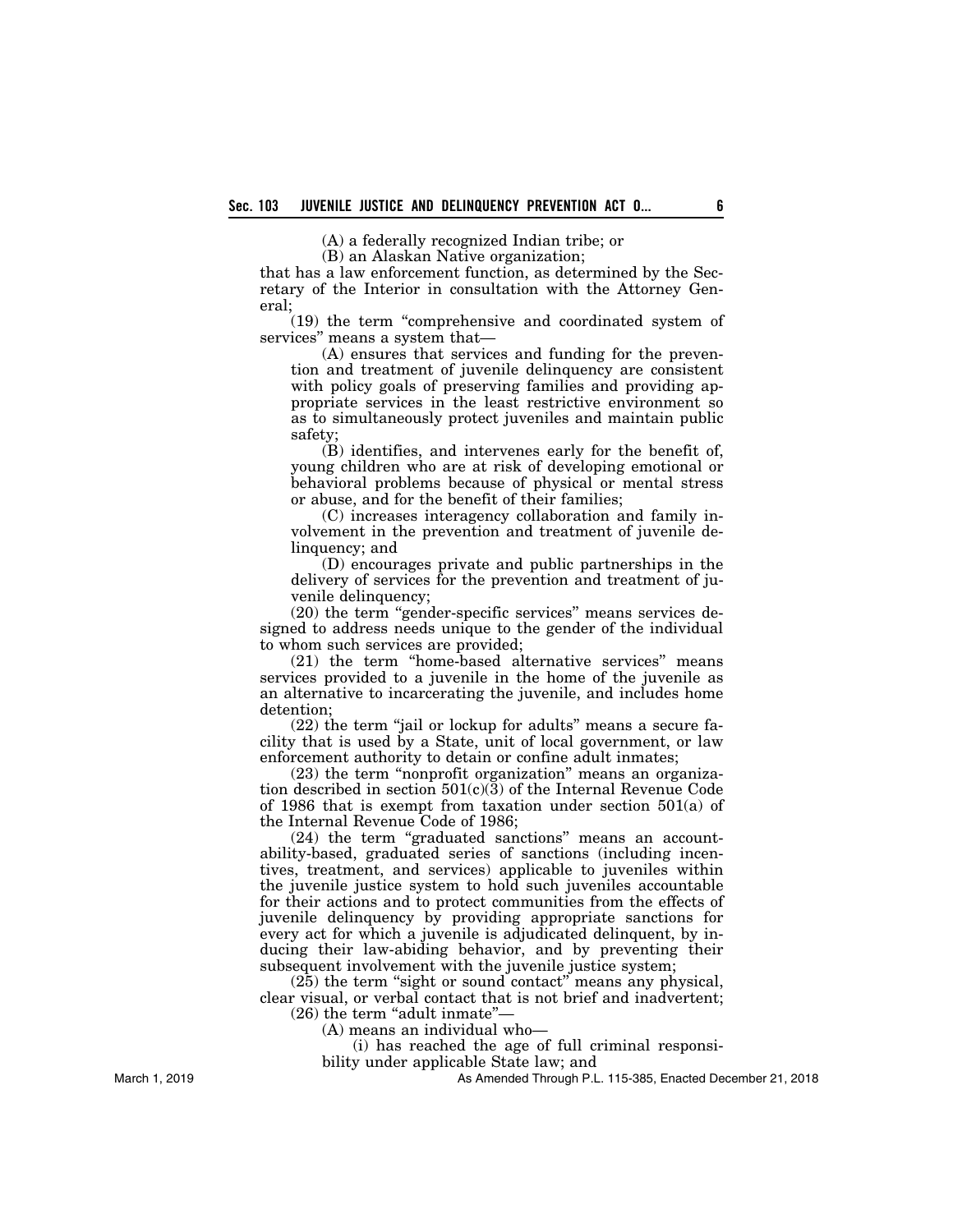(ii) has been arrested and is in custody for or awaiting trial on a criminal charge, or is convicted of a criminal offense; and

(B) does not include an individual who—

(i) at the time of the offense, was younger than the maximum age at which a youth can be held in a juvenile facility under applicable State law; and

(ii) was committed to the care and custody or supervision, including post-placement or parole supervision, of a juvenile correctional agency by a court of competent jurisdiction or by operation of applicable State law;

 $(27)$  the term "violent crime" means—

(A) murder or nonnegligent manslaughter, forcible rape, or robbery, or

(B) aggravated assault committed with the use of a firearm;

(28) the term ''collocated facilities'' means facilities that are located in the same building, or are part of a related complex of buildings located on the same grounds;

(29) the term ''related complex of buildings'' means 2 or more buildings that share—

(A) physical features, such as walls and fences, or services beyond mechanical services (heating, air conditioning, water and sewer); or

(B) the specialized services that are allowable under section  $31.30\overline{3}(e)(3)(i)(C)(3)$  of title 28 of the Code of Federal Regulations, as in effect on December 10, 1996;

 $(30)$  the term "core requirements" $-$ 

(A) means the requirements described in paragraphs  $(11), (12), (13),$  and  $(15)$  of section 223(a); and

(B) does not include the data collection requirements described in subparagraphs  $(A)$  through  $(K)$  of section 207(1);

(31) the term "chemical agent" means a spray or injection used to temporarily incapacitate a person, including oleoresin capsicum spray, tear gas, and 2-chlorobenzalmalononitrile gas;  $(32)$  the term "isolation"—

(A) means any instance in which a youth is confined alone for more than 15 minutes in a room or cell; and

(B) does not include—

(i) confinement during regularly scheduled sleeping hours;

(ii) separation based on a treatment program approved by a licensed medical or mental health professional;

(iii) confinement or separation that is requested by the youth; or

(iv) the separation of the youth from a group in a nonlocked setting for the limited purpose of calming; (33) the term "restraints" has the meaning given that term

in section 591 of the Public Health Service Act (42 U.S.C. 290ii);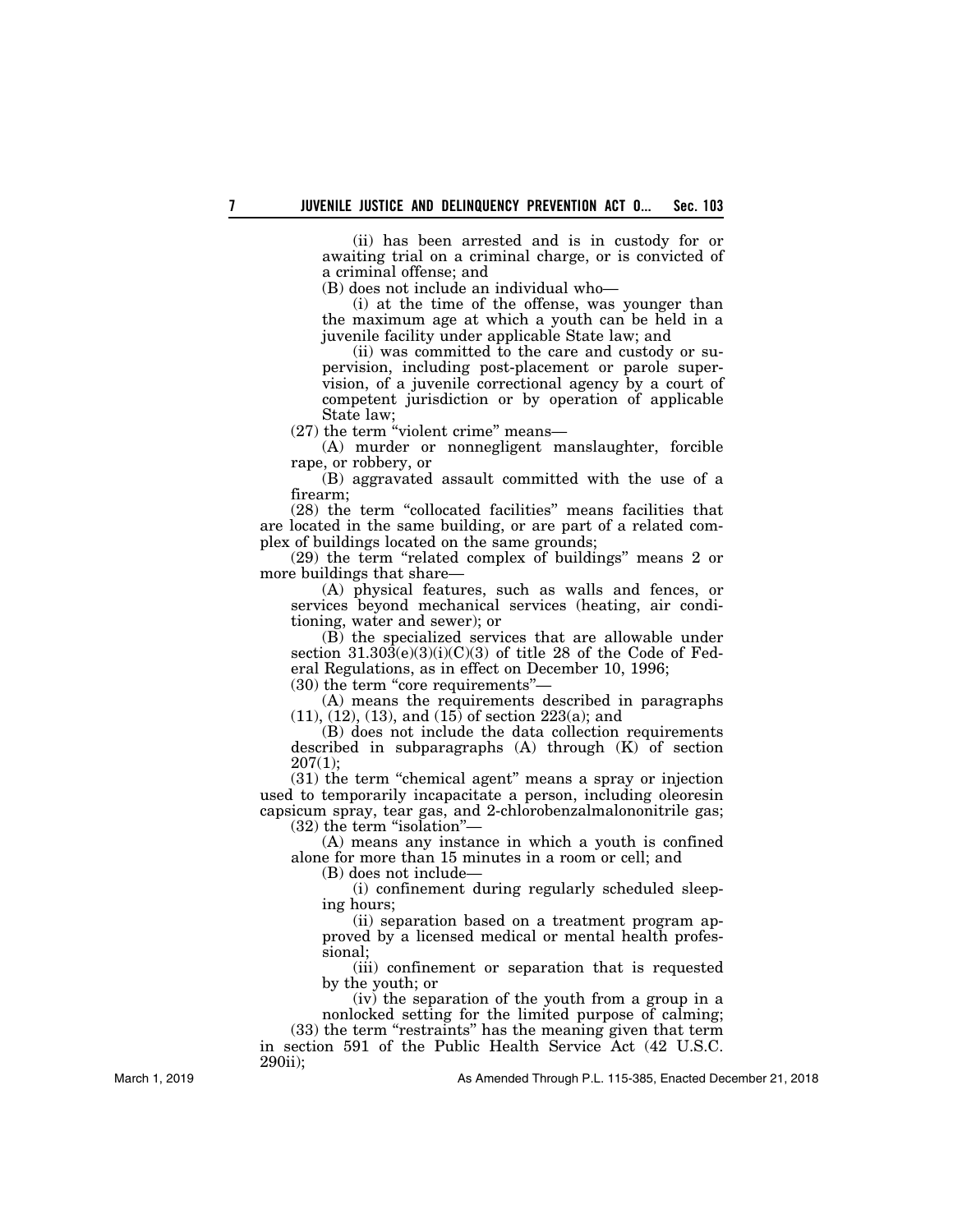$(34)$  the term "evidence-based" means a program or practice that—

(A) is demonstrated to be effective when implemented with fidelity;

(B) is based on a clearly articulated and empirically supported theory;<br>(C) has measurable outcomes relevant to juvenile jus-

tice, including a detailed description of the outcomes pro-<br>duced in a particular population, whether urban or rural; and

(D) has been scientifically tested and proven effective through randomized control studies or comparison group studies and with the ability to replicate and scale;

(35) the term ''promising'' means a program or practice that—

(A) is demonstrated to be effective based on positive outcomes relevant to juvenile justice from one or more ob- jective, independent, and scientifically valid evaluations, as documented in writing to the Administrator; and

(B) will be evaluated through a well-designed and rig-<br>orous study, as described in paragraph  $(34)(D)$ ;

(36) the term ''dangerous practice'' means an act, proce- dure, or program that creates an unreasonable risk of physical injury, pain, or psychological harm to a juvenile subjected to the act, procedure, or program;

 $(37)$  the term "screening" means a brief process—

(A) designed to identify youth who may have mental health, behavioral health, substance abuse, or other needs requiring immediate attention, intervention, and further evaluation; and

(B) the purpose of which is to quickly identify a youth with possible mental health, behavioral health, substance abuse, or other needs in need of further assessment;

(38) the term "assessment" includes, at a minimum, an interview and review of available records and other pertinent information—

(A) by an appropriately trained professional who is licensed or certified by the applicable State in the mental health, behavioral health, or substance abuse fields; and

(B) which is designed to identify significant mental health, behavioral health, or substance abuse treatment needs to be addressed during a youth's confinement;

 $(39)$  for purposes of section  $22\dot{3}(a)(15)$ , the term "contact" means the points at which a youth and the juvenile justice system or criminal justice system officially intersect, including interactions with a juvenile justice, juvenile court, or law enforcement official;

(40) the term ''trauma-informed'' means—

(A) understanding the impact that exposure to violence and trauma have on a youth's physical, psychological, and psychosocial development;

(B) recognizing when a youth has been exposed to violence and trauma and is in need of help to recover from the adverse impacts of trauma; and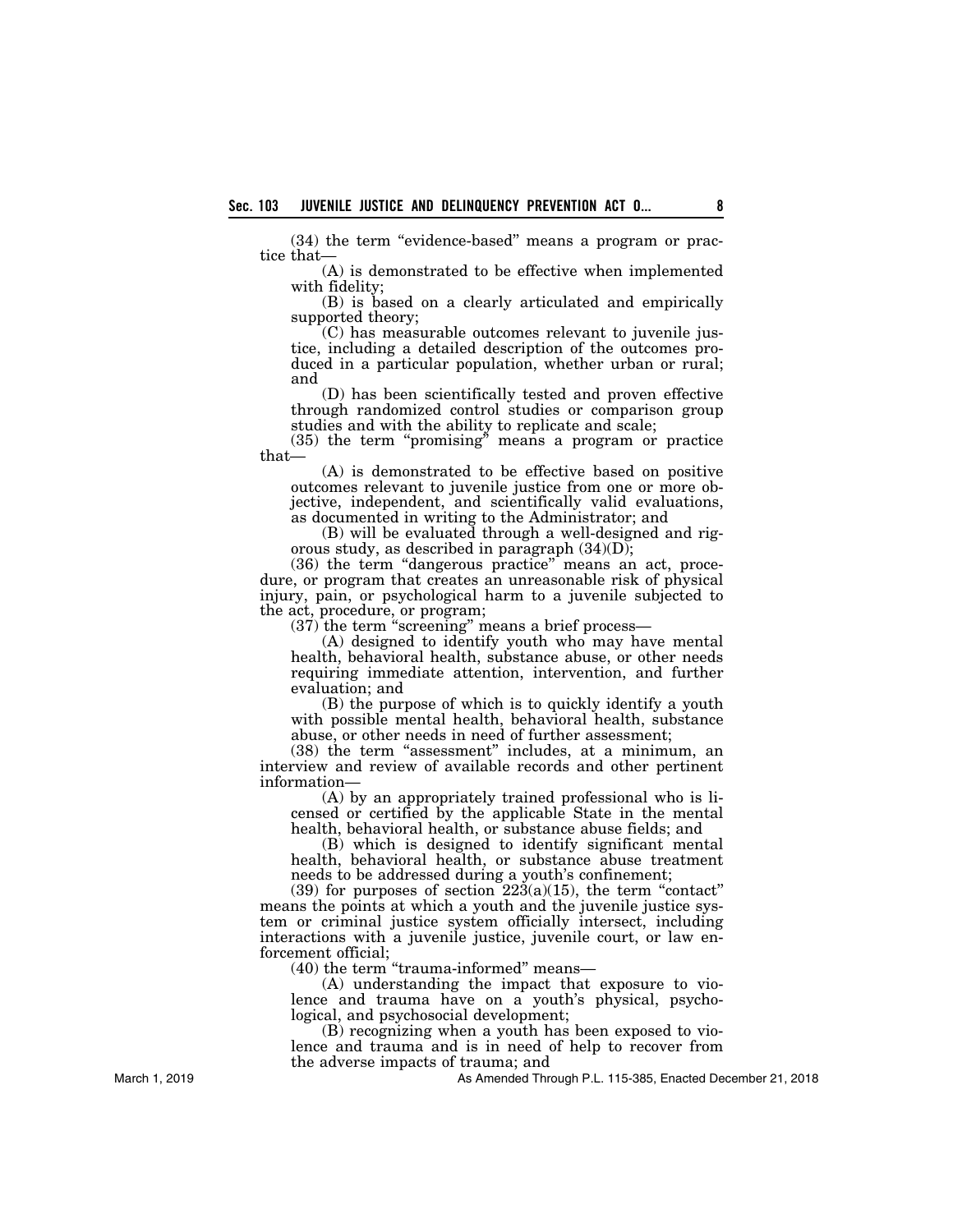(C) responding in ways that resist retraumatization;

(41) the term ''racial and ethnic disparity'' means minority youth populations are involved at a decision point in the juvenile justice system at disproportionately higher rates than nonminority youth at that decision point;

 $(42)$  the term "status offender" means a juvenile who is charged with or who has committed an offense that would not be criminal if committed by an adult;

(43) the term "rural" means an area that is not located in a metropolitan statistical area, as defined by the Office of Management and Budget;

(44) the term ''internal controls'' means a process implemented to provide reasonable assurance regarding the achievement of objectives in—

(A) effectiveness and efficiency of operations, such as grant management practices;

(B) reliability of reporting for internal and external use; and

(C) compliance with applicable laws and regulations, as well as recommendations of the Office of Inspector General and the Government Accountability Office; and

(45) the term "tribal government" means the governing body of an Indian Tribe.

# TITLE II—JUVENILE JUSTICE AND DELINQUENCY PREVENTION

## PART A—JUVENILE JUSTICE AND DELINQUENCY PREVENTION OFFICE

## ESTABLISHMENT OF OFFICE

SEC. 201. 34 U.S.C. 11111] (a) There is hereby established an Office of Juvenile Justice and Delinquency Prevention (hereinafter in this division referred to as the "Office") within the Department of Justice under the general authority of the Attorney General.

(b) The Office shall be headed by an Administrator (hereinafter in this title referred to as the ''Administrator'') appointed by the President from among individuals who have had experience in juvenile justice programs. The Administrator is authorized to prescribe regulations consistent with this Act to award, administer, modify, extend, terminate, monitor, evaluate, reject, or deny all grants and contracts from, and applications for, funds made available under this title. The Administrator shall have the same reporting relationship with the Attorney General as the directors of other offices and bureaus within the Office of Justice Programs have.<sup>5</sup>

(c) There shall be in the Office a Deputy Administrator who shall be appointed by the Attorney General. The Deputy Administrator shall perform such functions as the Administrator may from time to time assign or delegate and shall act as the Administrator during the absence or disability of the Administrator.

<sup>5 (42</sup> U.S.C. 3711–3712).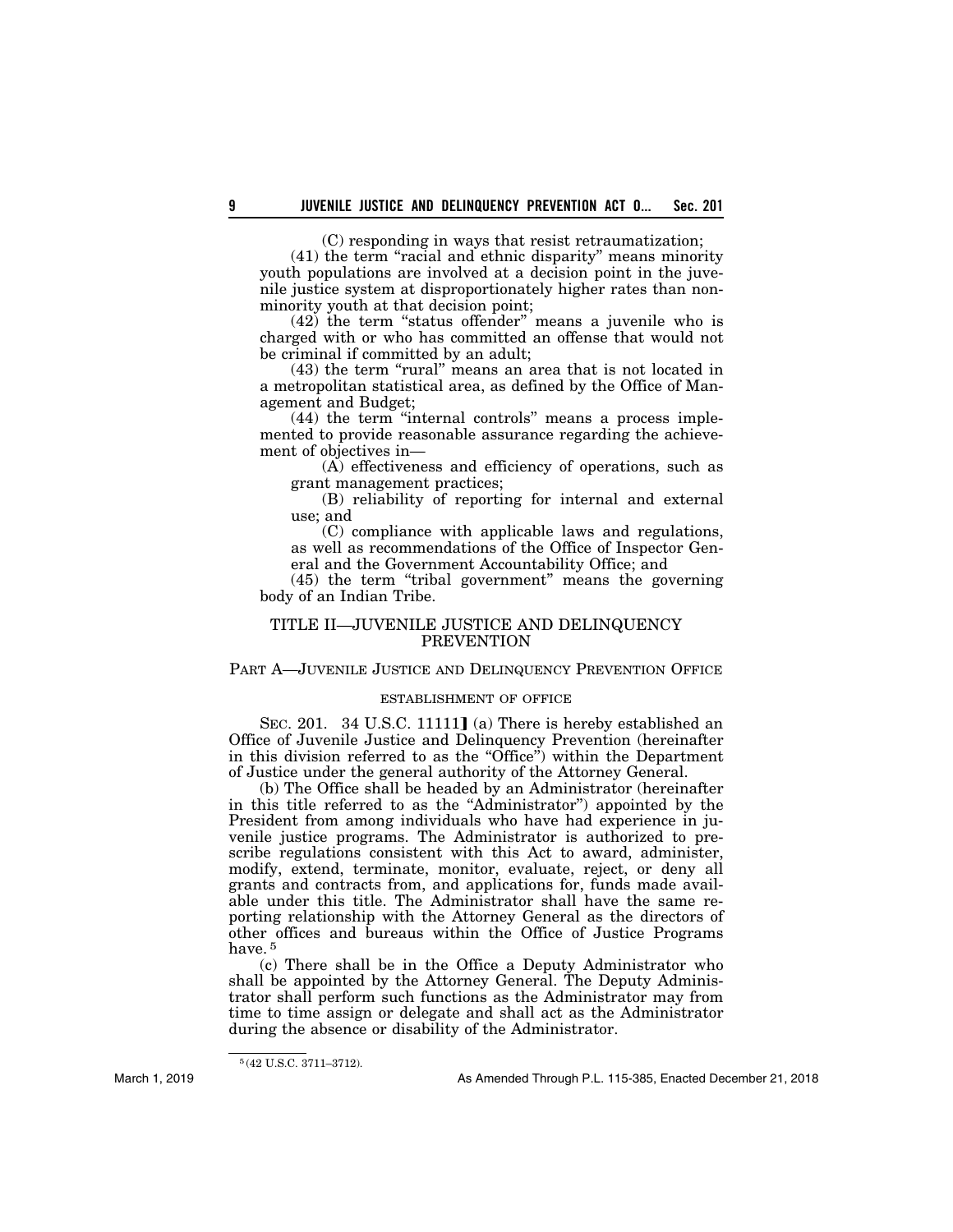PERSONNEL, SPECIAL PERSONNEL, EXPERTS, AND CONSULTANTS

SEC. 202. 34 U.S.C. 11112] (a) The Administrator is authorized to select, employ, and fix the compensation of such officers and employees, including attorneys, as are necessary to perform the functions vested in the Administrator and to prescribe their functions.

(b) The Administrator is authorized to select, appoint, and employ not to exceed three officers and to fix their compensation at rates not to exceed the rate now or hereafter payable under section 5376 of title 5 of the United States Code.

(c) Upon the request of the Administrator, the head of any Federal agency is authorized to detail, on a reimbursable basis, any of its personnel to the Administrator to assist the Administrator in carrying out the functions of the Administrator under this title.

(d) The Administrator may obtain services as authorized by section 3109 of title 5 of the United States Code, at rates not to exceed the rate now or hereafter payable under section 5376 of title 5 of the United States Code.

#### VOLUNTARY SERVICE

SEC. 203. 34 U.S.C. 11113] The Administrator is authorized to accept and employ, in carrying out the provisions of this Act, voluntary and uncompensated services notwithstanding the provisions of section 3679(b) of the Revised Statutes (31 U.S.C. 665(b)).

#### CONCENTRATION OF FEDERAL EFFORTS

SEC. 204. 34 U.S.C. 11114] (a)(1) The Administrator shall develop objectives, priorities, and a long-term plan to improve the juvenile justice system in the United States, taking into account scientific knowledge regarding adolescent development and behavior and regarding the effects of delinquency prevention programs and juvenile justice interventions on adolescents, and shall implement overall policy and a strategy to carry out such plan, for all Federal juvenile delinquency programs and activities relating to prevention, diversion, training, treatment, rehabilitation, evaluation, and research. In carrying out the functions of the Administrator, the Administrator shall consult with the Council.

 $(2)(A)$  The plan described in paragraph  $(1)$  shall—

(i) contain specific goals and criteria for making grants and contracts, for conducting research, and for carrying out other activities under this title; and

(ii) provide for coordinating the administration programs and activities under this title with the administration of all other Federal juvenile delinquency programs and activities, in- cluding proposals for joint funding to be coordinated by the Ad- ministrator.

(B) The Administrator shall review the plan described in paragraph (1) annually, revise the plan as the Administrator considers appropriate, and publish the plan in the Federal Register during the 30-day period ending on October 1 of each year.

(b) In carrying out the purposes of this Act, the Administrator shall—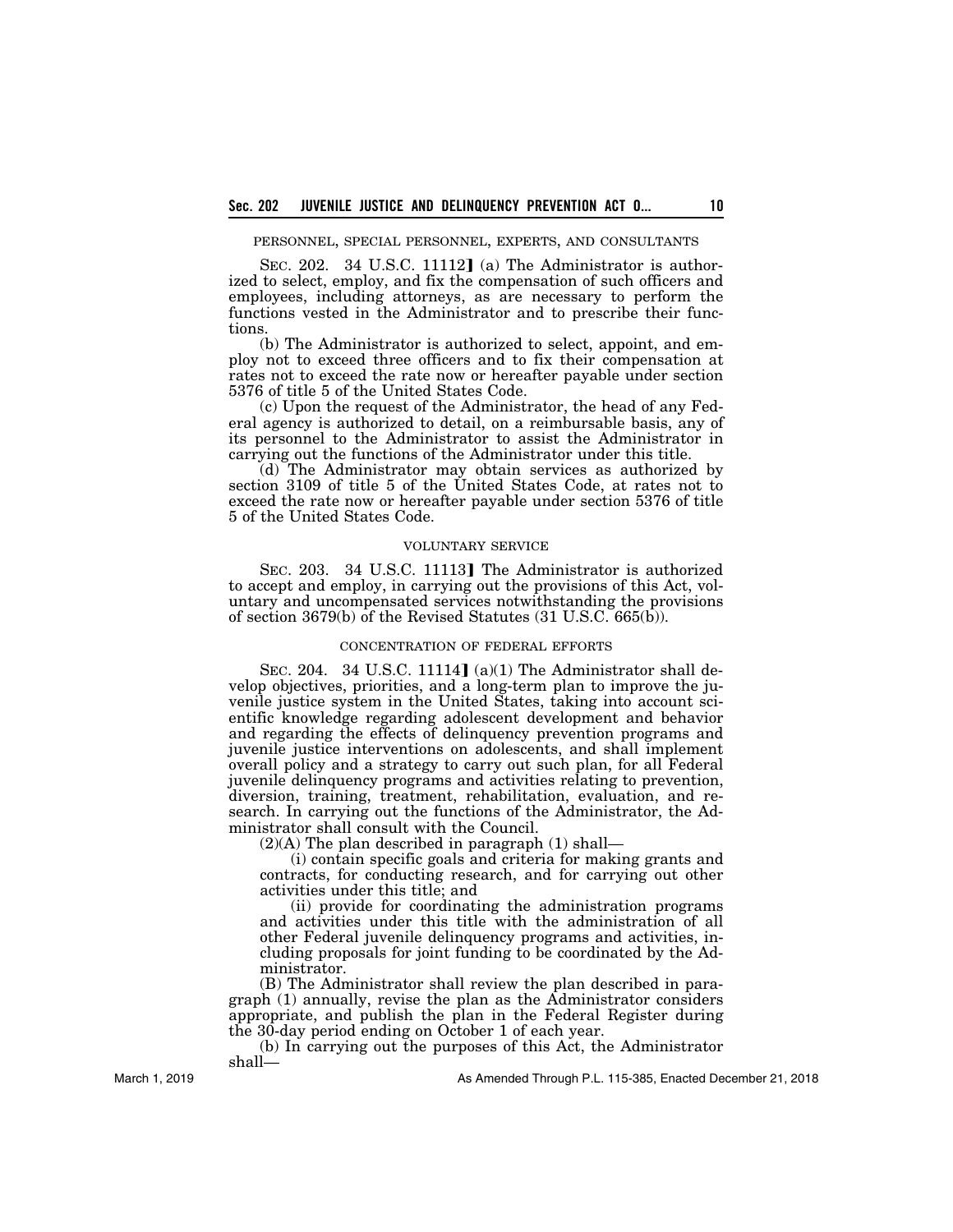(1) advise the President through the Attorney General as to all matters relating to federally assisted juvenile deliquency programs and Federal policies regarding juvenile delinquency;

(2) assist operating agencies which have direct responsibilities for the prevention and treatment of juvenile delinquency in the development and promulgation of regulations, guidelines, requirements, criteria, standards, procedures, and budget requests in accordance with the policies, priorities, and objectives the Administrator establishes;

(3) conduct and support evaluations and studies of the performance and results achieved by Federal juvenile delinquency programs and activities;

(4) implement Federal juvenile delinquency programs and activities among Federal departments and agencies and between Federal juvenile delinquency programs and activities and other Federal programs and activities which the Administrator determines may have an important bearing on the success of the entire Federal juvenile delinquency effort;

(5) not later than 1 year after the date of enactment of the Juvenile Justice Reform Act of 2018, in consultation with Indian Tribes, develop a policy for the Office of Juvenile Justice and Delinquency Prevention to collaborate with representatives of Indian Tribes with a criminal justice function on the implementation of the provisions of this Act relating to Indian Tribes;

(6)(A) develop for each fiscal year, and publish annually in the Federal Register for public comment, a proposed comprehensive plan describing the particular activities which the Administrator intends to carry out under parts D and E in such fiscal year, specifying in detail those activities designed to satisfy the requirements of parts D and E; and

(B) taking into consideration comments received during the 45-day period beginning on the date the proposed plan is published, develop and publish a final plan, before December 31 of such fiscal year, describing the particular activities which the Administrator intends to carry out under parts D and E in such fiscal year, specifying in detail those activities designed to satisfy the requirements of parts D and E; and

(7) provide for the auditing of systems required under section 223(a)(14)for monitoring compliance.

(c) The Administrator may require, through appropriate authority, Federal departments and agencies engaged in any activity involving any Federal juvenile delinquency program to provide the Administrator with such information as may be appropriate to prevent the duplication of efforts, and to coordinate activities, related to the prevention of juvenile delinquency.

(d) The Administrator shall have the sole authority to delegate any of the functions of the Administrator under this Act.

(e) The Administrator is authorized to utilize the services and facilities of any agency of the Federal Government and of any other public agency or institution in accordance with appropriate agreements, and to pay for such services either in advance or by way of reimbursement as may be agreed upon.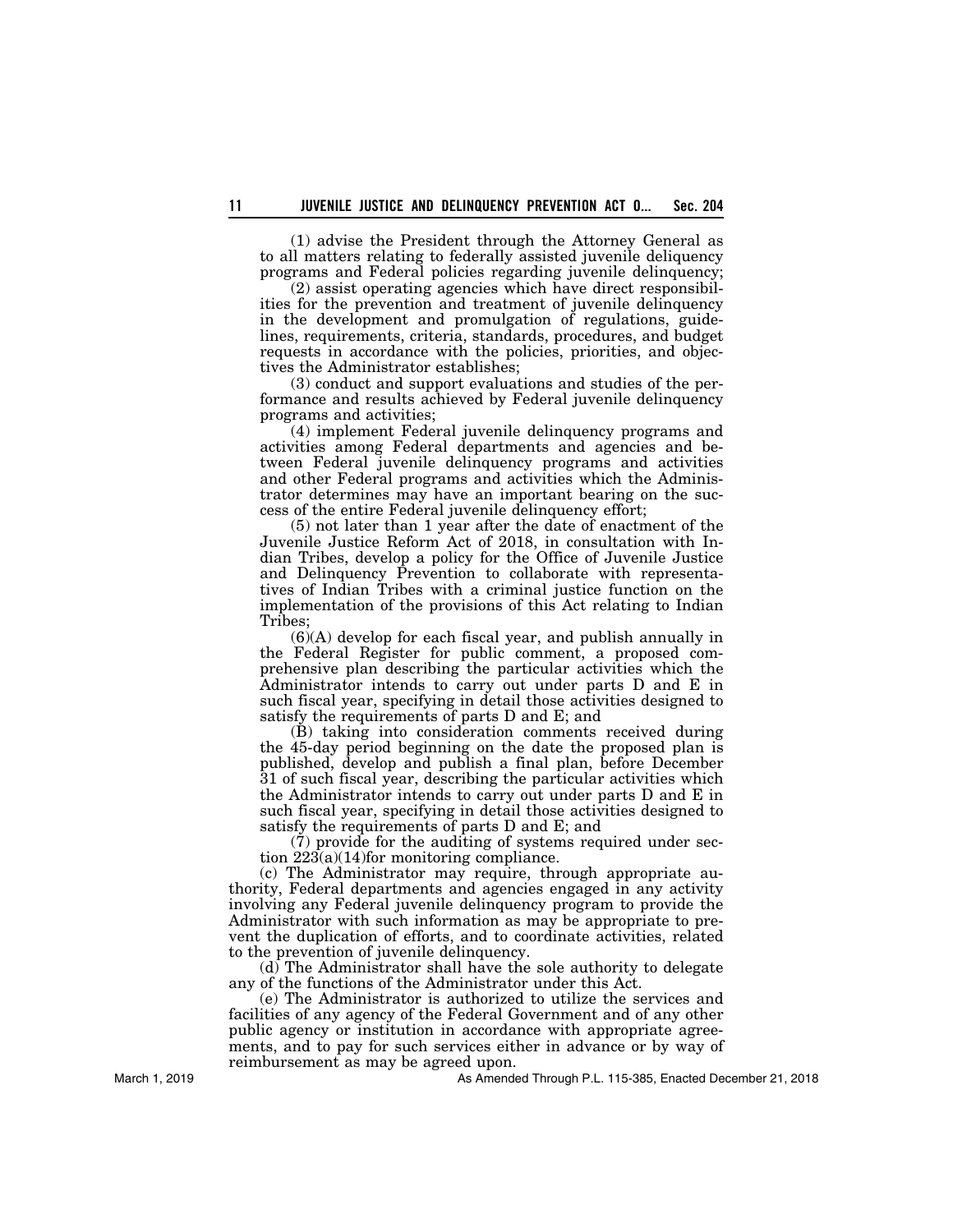(f) All functions of the Administrator under this title shall be coordinated as appropriate with the functions of the Secretary of Health and Human Services under title III of this Act.

#### JOINT FUNDING

SEC. 205. 34 U.S.C. 11115] Notwithstanding any other provision of law, where funds are made available by more than one Federal agency to be used by any agency, organization, institution, or individual to carry out a Federal juvenile delinquency program or activity, any one of the Federal agencies providing funds may be requested by the Administrator to act for all in administering the funds advanced whenever the Administrator finds the program or activity to be exceptionally effective or for which the Administrator finds exceptional need. In such cases, a single non-Federal share requirement may be established according to the proportion of funds advanced by each Federal agency, and the Administrator may order any such agency to waive any technical grant or contract requirement (as defined in such regulations) which is inconsistent with the similar requirement of the administering agency or which the administering agency does not impose.

### COORDINATING COUNCIL ON JUVENILE JUSTICE AND DELINQUENCY PREVENTION

SEC. 206. 34 U.S.C. 11116] (a)(1) There is hereby established, as an independent organization in the executive branch of the Federal Government a Coordinating Council on Juvenile Justice and Delinquency Prevention composed of the Attorney General, the Secretary of Health and Human Services, the Assistant Secretary for Mental Health and Substance Use, the Secretary of the Interior, the Secretary of Labor, the Secretary of Education, the Secretary of Housing and Urban Development, the Administrator of the Office of Juvenile Justice and Delinquency Prevention, the Director of the Office of National Drug Control Policy, the Chief Executive Officer of the Corporation for National and Community Service, the Assistant Secretary for Immigration and Customs Enforcement, such other officers of Federal agencies who hold significant decisionmaking authority as the President may designate, and individuals appointed under paragraph (2).

 $(2)$  $(\overline{A})$  Ten members shall be appointed, without regard to political affiliation, to the Council in accordance with this paragraph from among individuals who are practitioners in the field of juvenile justice and who are not officers or employees of the Federal Government.

(B)(i) Three members shall be appointed by the Speaker of the House of Representatives, after consultation with the minority leader of the House of Representatives.

(ii) Three members shall be appointed by the majority leader of the Senate, after consultation with the minority leader of the Senate.

(iii) Three members shall be appointed by the President.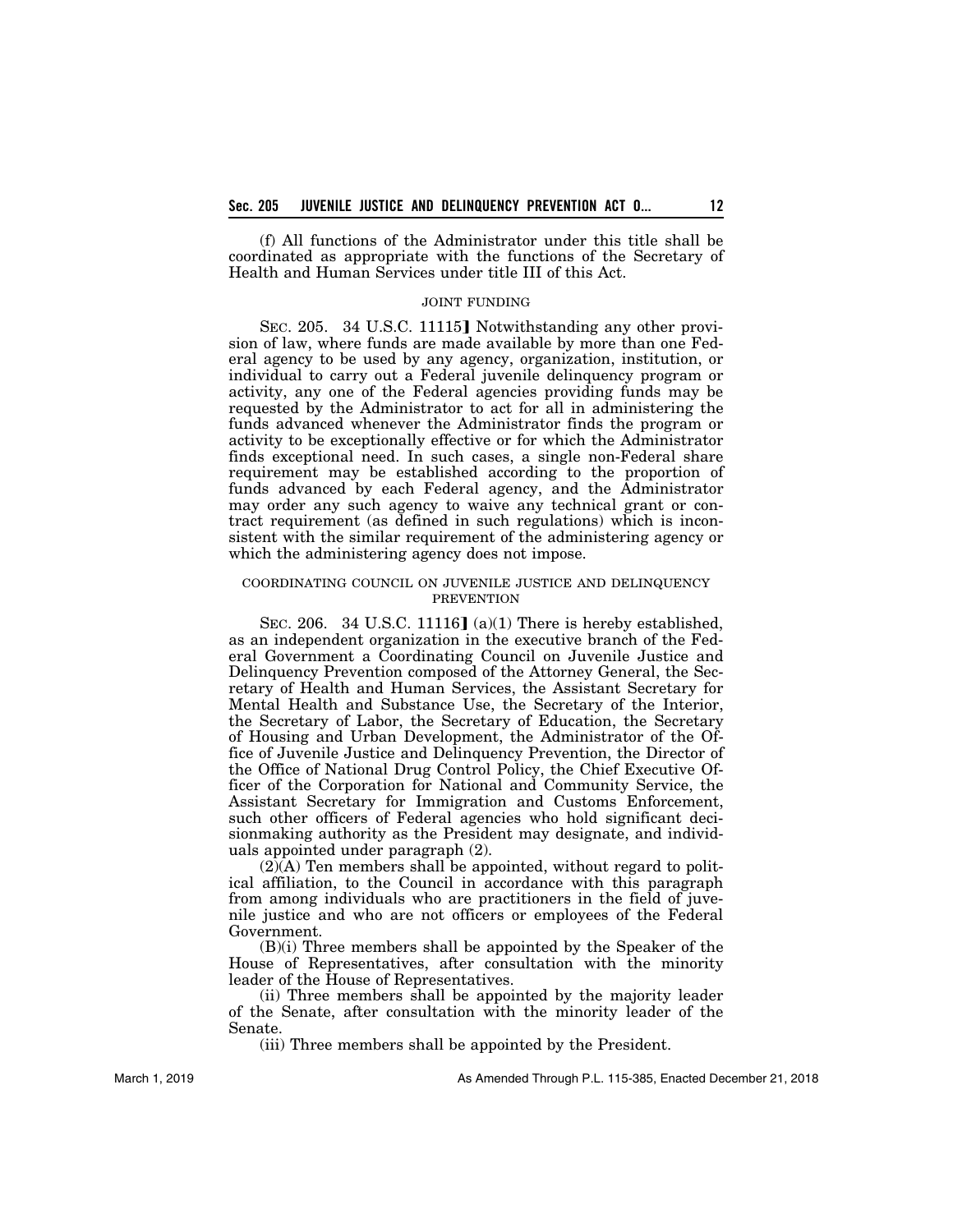$(iv)$ <sup>6</sup> One member shall be appointed by the Chairman of the Committee on Indian Affairs of the Senate, in consultation with the Vice Chairman of that Committee and the Chairman and Ranking Member of the Committee on Natural Resources of the House of Representatives.

(C)(i) Of the members appointed under each of clauses (i), (ii), and (iii)—

(I) 1 shall be appointed for a term of 1 year;

(II) 1 shall be appointed for a term of  $2$  years; and

(III) 1 shall be appointed for a term of 3 years;

as designated at the time of appointment.

(ii) Except as provided in clause (iii), a vacancy arising during the term for which an appointment is made may be filled only for the remainder of such term.<br>(iii) After the expiration of the term for which a member is ap-

pointed, such member may continue to serve until a successor is appointed.<br>(b) The Attorney General shall serve as Chairman of the Coun-

(b) The Attorney General shall serve as Chairman of the Council. The Administrator of the Office of Juvenile Justice and Delin-<br>quency Prevention shall serve as Vice Chairman of the Council. The Vice Chairman shall act as Chairman in the absence of the Chairman.

(c)(1) The function of the Council shall be to coordinate all Federal juvenile delinquency programs (in cooperation with State and local juvenile justice programs)<sup>7</sup> all Federal programs and activities that detain or care for unaccompanied juveniles, and all Federal programs relating to missing and exploited children. The Council shall examine how the separate programs can be coordi- nated among Federal, State, and local governments to better serve at-risk children and juveniles and shall make recommendations to the President and to the Congress at least annually with respect to the coordination of overall policy and development of objectives and priorities for all Federal juvenile delinquency programs and ac- tivities and all Federal programs and activities that detain or care for unaccompanied juveniles. The Council shall review the pro- grams and practices of Federal agencies and report on the degree to which Federal agency funds are used for purposes which are consistent or inconsistent with the mandates of the core require- ments. The Council shall review, and make recommendations with respect to, any joint funding proposal undertaken by the Office of Juvenile Justice and Delinquency Prevention and any agency rep- resented on the Council. The Council shall review the reasons why Federal agencies take juveniles into custody and shall make rec- ommendations regarding how to improve Federal practices and fa- cilities for holding juveniles in custody.

(2) In addition to performing their functions as members of the Council, the members appointed under subsection  $(a)(2)$  shall collectively, on an annual basis—

(A) make recommendations regarding the development of the objectives, priorities, and the long-term plan, and the im-

<sup>&</sup>lt;sup>6</sup> Margin so in law.

<sup>&</sup>lt;sup>7 Error</sup> in amendment made by section  $2(d)(2)(B)$  of Public Law 102–586. Should insert a comma.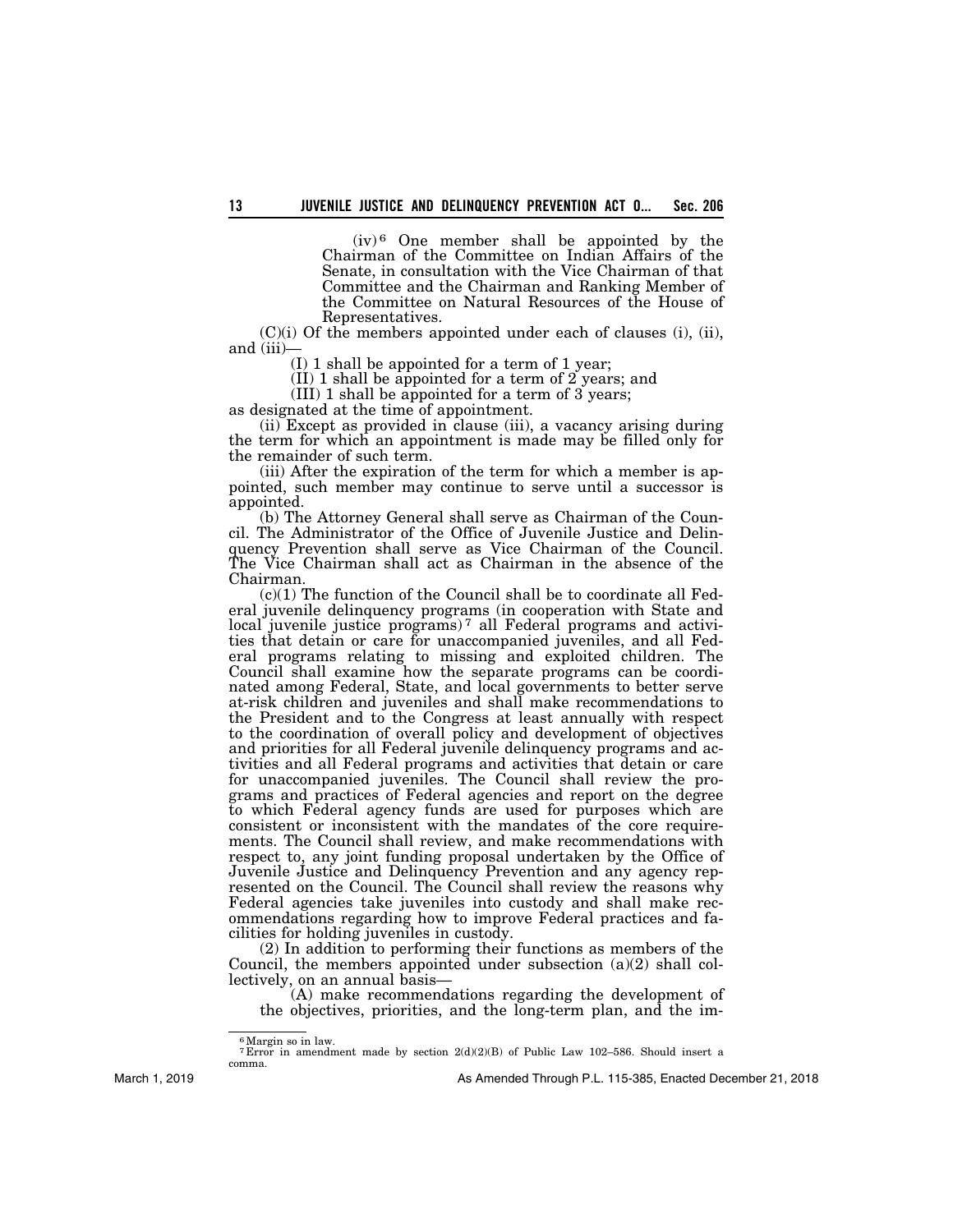plementation of overall policy and the strategy to carry out such plan, referred to in section  $204(a)(1)$ ; and

(B) not later than 120 days after the completion of the last meeting of the Council during any fiscal year, submit to the Committee on Education and the Workforce of the House of Representatives and the Committee on the Judiciary of the Senate a report that—

(i) contains the recommendations described in subparagraph (A);

(ii) includes a detailed account of the activities conducted by the Council during the fiscal year, including a complete detailed accounting of expenses incurred by the Council to conduct operations in accordance with this section;

(iii) is published on the websites of the Office of Juvenile Justice and Delinquency Prevention, the Council, and the Department of Justice; and

(iv) is in addition to the annual report required under section 207.

(d) The Council shall meet at least quarterly.

(e) The Administrator shall, with the approval of the Council, appoint such personnel or staff support as the Administrator considers necessary to carry out the purposes of this title.

(f) Members appointed under subsection  $(a)(2)$  shall serve without compensation. Members of the Council shall be reimbursed for travel, subsistence, and other necessary expenses incurred by them in carrying out the duties of the Council.

 $(g)$  Of sums available to carry out this part, not more than \$200,000 shall be available to carry out this section.

#### ANNUAL REPORT

SEC. 207. 34 U.S.C. 11117] Not later than 180 days after the end of each fiscal year, the Administrator shall submit to the President, the Speaker of the House of Representatives, and the President pro tempore of the Senate a report that contains the following with respect to such fiscal year:

(1) A detailed summary and analysis of the most recent data available regarding the number of juveniles taken into custody, the rate at which juveniles are taken into custody, and the trends demonstrated by the data required by subparagraphs (A), (B), and (C). Such summary and analysis shall set out the information required by subparagraphs (A), (B), (C), and (D) separately for juvenile nonoffenders, juvenile status offenders, and other juvenile offenders. Such summary and analysis shall separately address with respect to each category of juveniles specified in the preceding sentence—

(A) the types of offenses with which the juveniles are charged;

(B) the race, gender, and ethnicity, as such term is defined by the Bureau of the Census, of the juveniles;

(C) the ages of the juveniles;

(D) the types of facilities used to hold the juveniles (in-

cluding juveniles treated as adults for purposes of prosecu-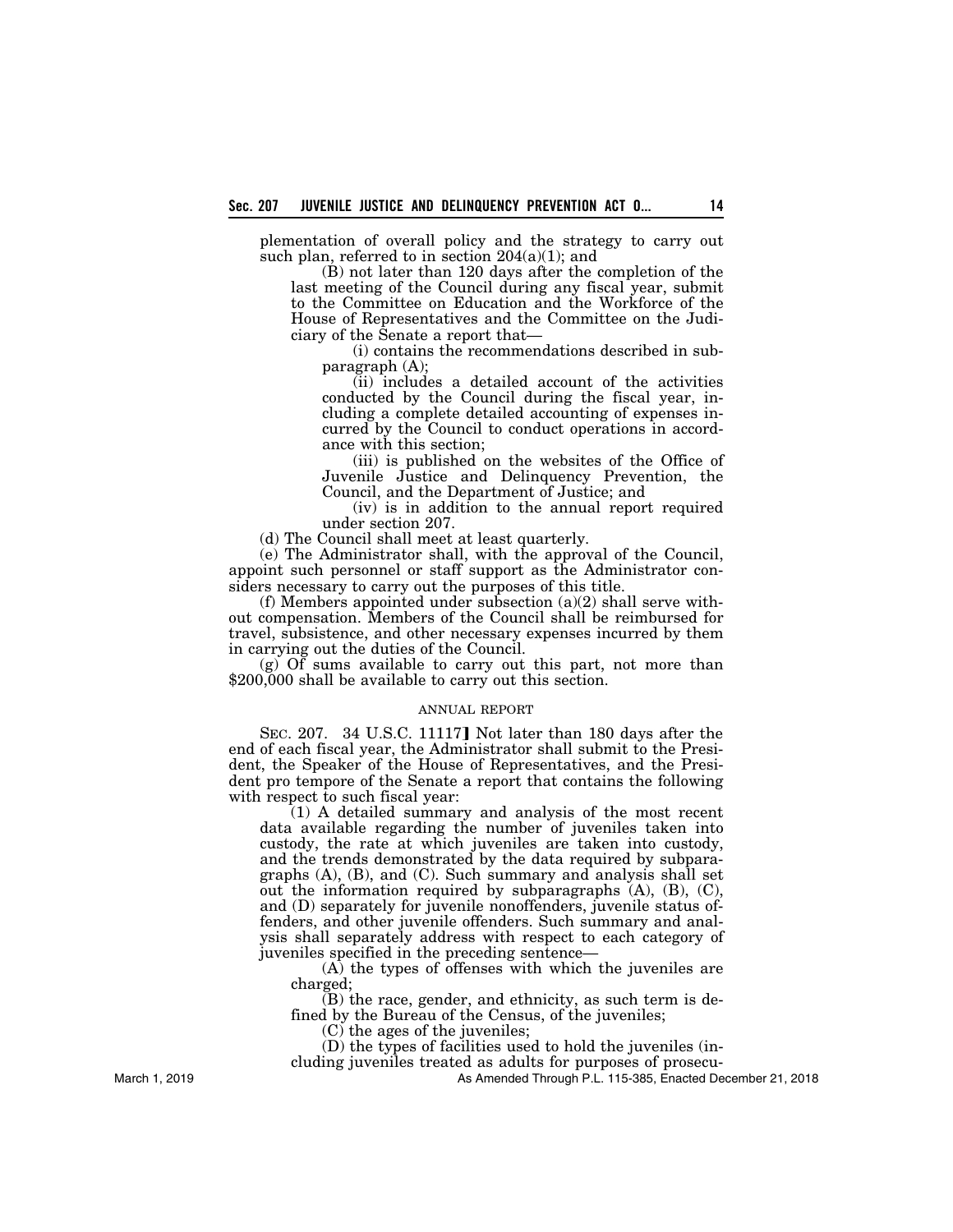tion) in custody, including secure detention facilities, se- cure correctional facilities, jails, and lockups;

(E) the number of juveniles who died while in custody and the circumstances under which they died;<br>(F) the educational status of juveniles, including infor-

mation relating to learning and other disabilities, failing performance, grade retention, and dropping out of school;

(G) a summary of data from 1 month of the applicable fiscal year of the use of restraints and isolation upon juve-<br>niles held in the custody of secure detention and correc-<br>tional facilities operated by a State or unit of local govern-<br>ment:

(H) the number of status offense cases petitioned to court, number of status offenders held in secure detention, the findings used to justify the use of secure detention, and the average period of time a status offender was held in secure detention;

(I) the number of juveniles released from custody and the type of living arrangement to which they are released;

(J) the number of juveniles whose offense originated on school grounds, during school-sponsored off-campus ac- tivities, or due to a referral by a school official, as collected and reported by the Department of Education or similar State educational agency; and

(K) the number of juveniles in the custody of secure detention and correctional facilities operated by a State or unit of local or tribal government who report being preg- nant.

(2) A description of the activities for which funds are ex- pended under this part, including the objectives, priorities, ac- complishments, and recommendations of the Council.

(3) A description, based on the most recent data available, of the extent to which each State complies with section 223 and with the plan submitted under such section by the State for such fiscal year.

(4) An evaluation of the programs funded under this title and their effectiveness in reducing the incidence of juvenile delinquency, particularly violent crime, committed by juveniles.

(5) A description of the criteria used to determine what programs qualify as evidence-based and promising programs under this title and title V and a comprehensive list of those programs the Administrator has determined meet such criteria in both rural and urban areas.

(6) A description of funding provided to Indian Tribes under this Act or for a juvenile delinquency or prevention program under the Tribal Law and Order Act of 2010 (Public Law 111–211; 124 Stat. 2261), including direct Federal grants and funding provided to Indian Tribes through a State or unit of local government.

(7) An analysis and evaluation of the internal controls at the Office of Juvenile Justice and Delinquency Prevention to determine if grantees are following the requirements of the Office of Juvenile Justice and Delinquency Prevention grant programs and what remedial action the Office of Juvenile Justice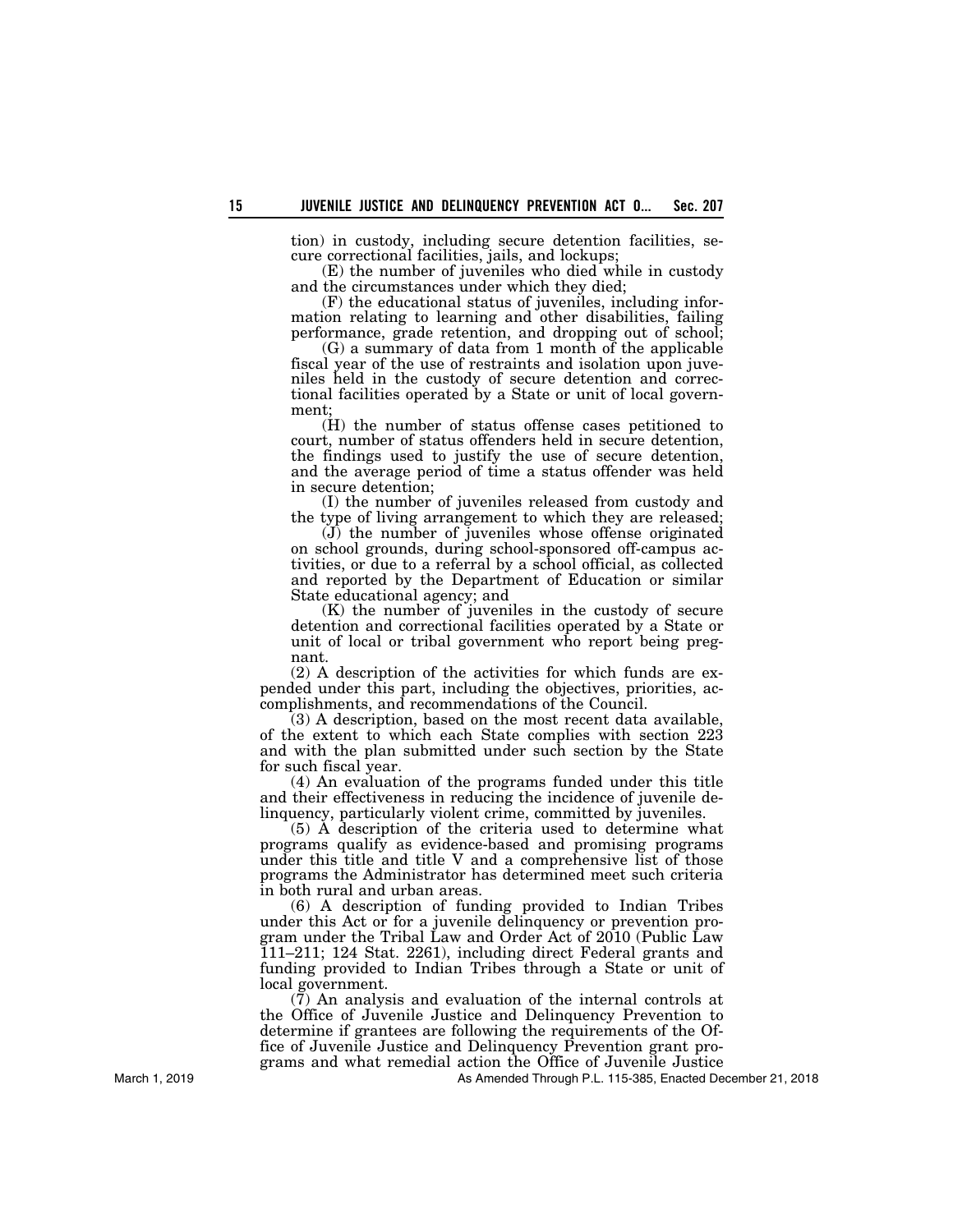and Delinquency Prevention has taken to recover any grant funds that are expended in violation of the grant programs, in- cluding instances—

(A) in which supporting documentation was not pro- vided for cost reports;

(B) where unauthorized expenditures occurred; or

(C) where subrecipients of grant funds were not com- pliant with program requirements.

(8) An analysis and evaluation of the total amount of pay- ments made to grantees that the Office of Juvenile Justice and Delinquency Prevention recouped from grantees that were found to be in violation of policies and procedures of the Office of Juvenile Justice and Delinquency Prevention grant pro-<br>grams, including—

(A) the full name and location of the grantee;

(B) the violation of the program found;

(C) the amount of funds sought to be recouped by the Office of Juvenile Justice and Delinquency Prevention; and

(D) the actual amount recouped by the Office of Juvenile Justice and Delinquency Prevention.

## PART B—CHARLES GRASSLEY JUVENILE JUSTICE AND DELINQUENCY PREVENTION PROGRAM

## SHORT TITLE

SEC. 220. 34 U.S.C. 10101 note] This part may be cited as the ''Charles Grassley Juvenile Justice and Delinquency Prevention Program''.

### AUTHORITY TO MAKE GRANTS AND CONTRACTS

SEC. 221. 34 U.S.C. 11131] (a) The Administrator is authorized to make grants to States and units of local government<sup>8</sup> or combinations thereof to assist them in planning, establishing, operating, coordinating, and evaluating projects directly or through grants and contracts with public and private agencies for the development of more effective education, training, research, prevention, diversion, treatment, and rehabilitation programs in the area of juvenile delinquency and programs to improve the juvenile justice system.

 $(b)(1)$  With not to exceed 5 percent of the funds available in a fiscal year to carry out this part, the Administrator shall make grants to and enter into contracts with public and private agencies, organizations, and individuals to provide technical assistance to States, units of general local governments (and combinations thereof), and local private agencies to facilitate compliance with section 223 and implementation of the State plan approved under section 223(c).

(2) Grants and contracts may be made under paragraph (1) only to public and private agencies, organizations, and individuals that have experience in providing such technical assistance.

 $8$  Section 129(a)(2)(A) of Public Law 105-277 (112 Stat. 2681-75) amends subsection (a) "by strking'units of general local government'each place" it appears, but only one occurence of such phrase appeared in subsection (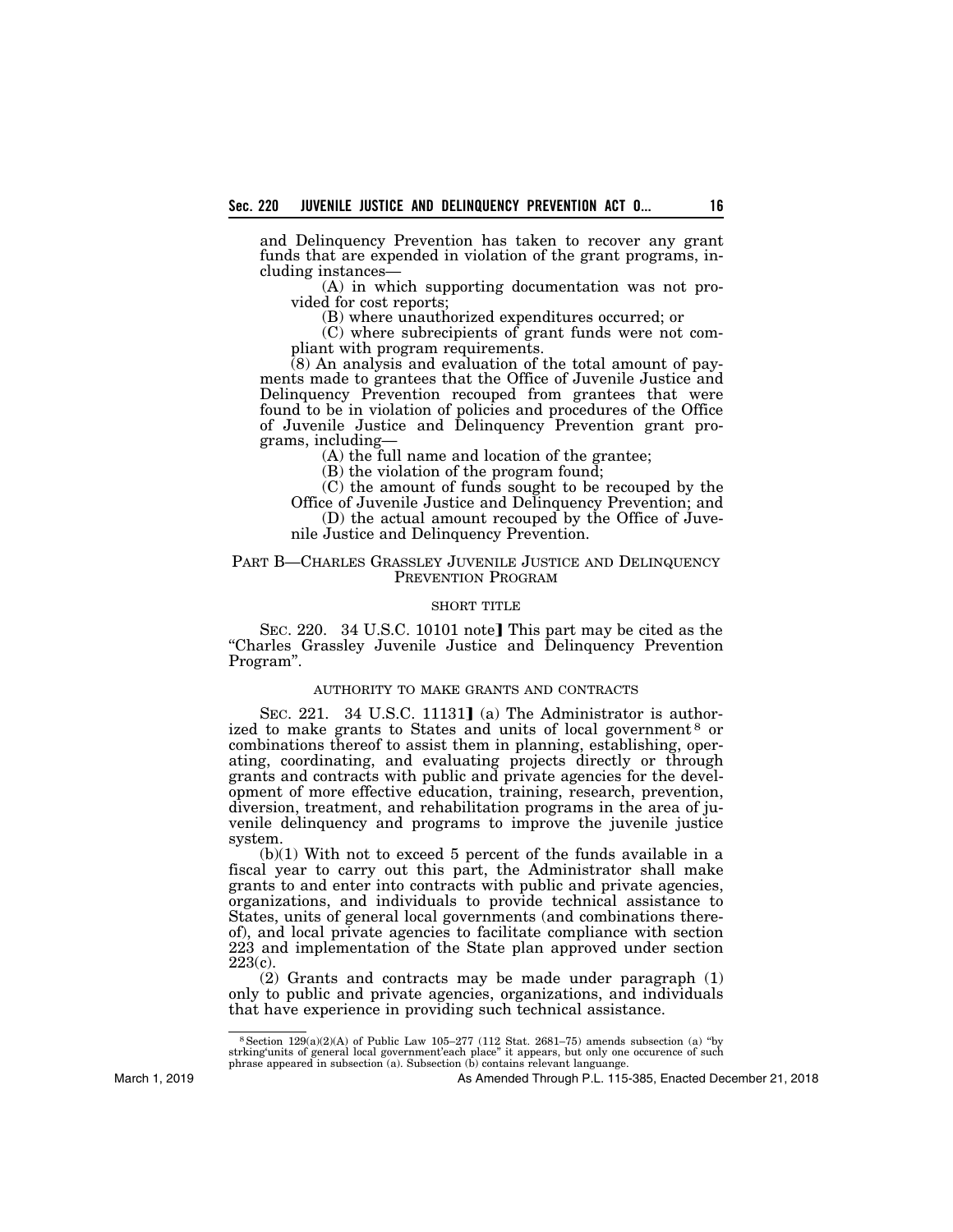### ALLOCATION

SEC. 222. 34 U.S.C. 11132] (a)(1) Subject to paragraph (2) and in accordance with regulations promulgated under this part, funds shall be allocated annually among the States on the basis of relative population of people under 18 years of age, based on the most recent data available from the Bureau of the Census.

(2)(A) If the aggregate amount appropriated for a fiscal year to carry out this title is less than \$75,000,000, then—

(i) the amount allocated to each State other than a State described in clause (ii) for that fiscal year shall be not less than \$400,000; and

(ii) the amount allocated to the United States Virgin Islands, Guam, American Samoa, and the Commonwealth of the Northern Mariana Islands for that fiscal year shall be not less than \$75,000.

(B) If the aggregate amount appropriated for a fiscal year to carry out this title is not less than \$75,000,000, then—

(i) the amount allocated to each State other than a State described in clause (ii) for that fiscal year shall be not less than \$600,000; and

(ii) the amount allocated to the United States Virgin Islands, Guam, American Samoa, and the Commonwealth of the Northern Mariana Islands for that fiscal year shall be not less than \$100,000.

(b) If any amount so allocated remains unobligated at the end of the fiscal year, such funds shall be reallocated in a manner equitable and consistent with the purpose of this part. Any amount so reallocated shall be in addition to the amounts already allocated and available to the State, the Virgin Islands, American Samoa, Guam, and the Commonwealth of the Northern Mariana Islands for the same period.

(c) In accordance with regulations promulgated under this part, a portion of any allocation to any State under this part shall be available to develop a State plan or for other pre-award activities associated with such State plan, and to pay that portion of the expenditures which are necessary for effective and efficient administration of funds, including the designation of not less than one individual who shall coordinate efforts to achieve and sustain compliance with the core requirements and certify whether the State is in compliance with such requirements. Not more than 10 percent of the total annual allocation of such State shall be available for such purposes, except that any amount expended or obligated by such State, or by units of local government or any combination thereof, from amounts made available under this subsection shall be matched (in an amount equal to any such amount so expended or obligated) by such State, or by such units or combinations, from State or local funds, as the case may be. The State shall make available needed funds for planning and administration to units of local government or combinations thereof within the State on an equitable basis.

(d) In accordance with regulations promulgated under this part, not more than 5 percent of the annual allocation to any State